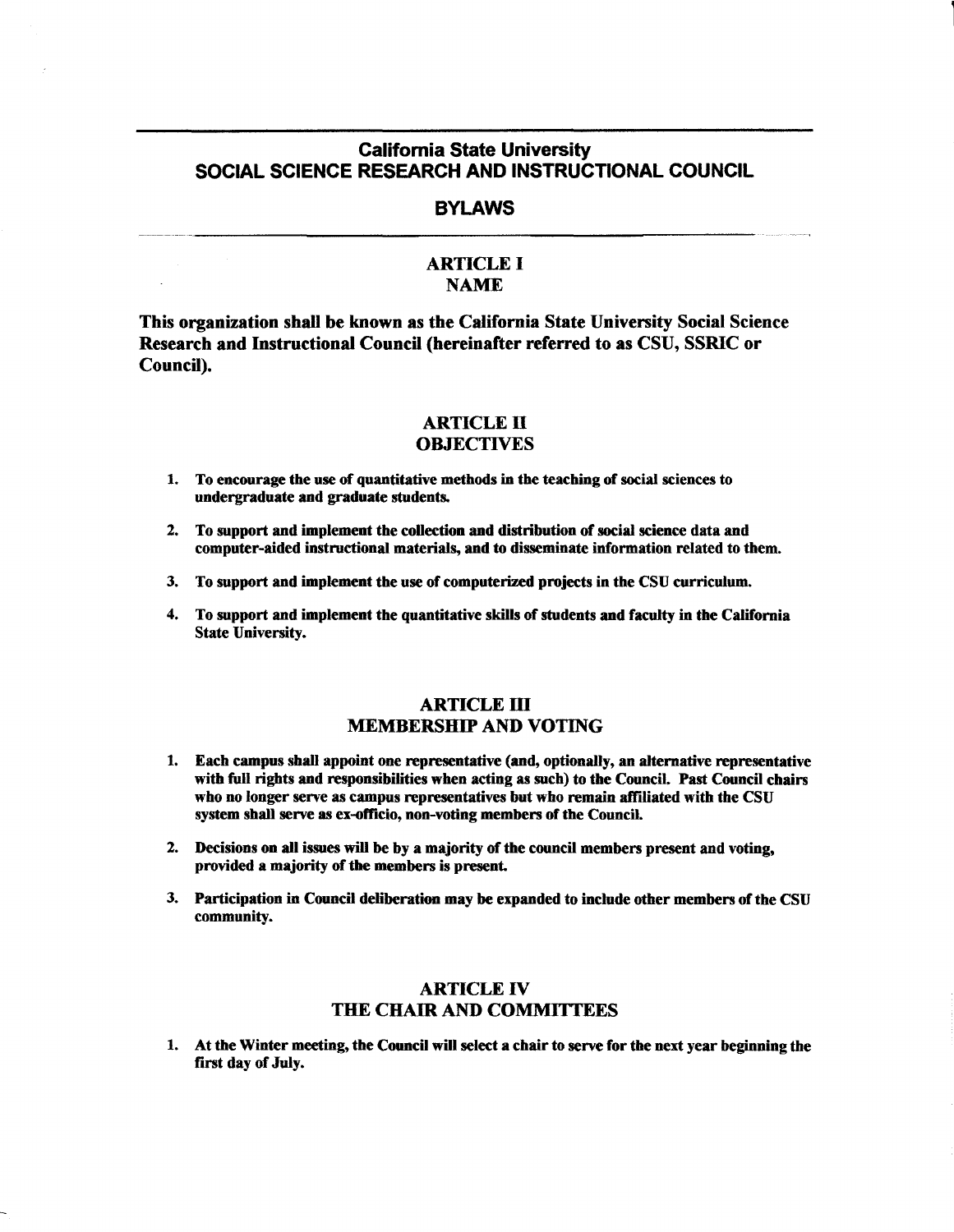- 2. There shall be a CSU, SSRIC Field Committee for the Field Poll, which will function in the following way:
	- a. The Committee will consist of three members- a Chair, a Northern California member, and a Southern California member. Terms of office will be two years. The first representative from Southern California will serve a one-year term.
	- b. Any CSU, SSRIC member is eligible for this Committee. CSU, SSRIC will select all committee members.
	- c. The chair is responsible for announcing to CSU faculty the possibility of including questions on the Field Poll and for reviewing question proposals that are received by CSU faculty.
	- d. Each proposal shall be anonymously reviewed by at least three reviewers to be selected by the members of the Field Committee.
	- e. No proposal shall be reviewed by a faculty member for a campus from which the proposal is received.
	- f. CSU, SSRIC will determine the structure and format of question proposals. Instructions concerning structure and format shall be included in the requests for proposals.
	- g. The Committee shall represent the CSU system at meetings of The Field Institute.
	- h. At each meeting, the chair will report to the Council on the progress and status of Committee activities.
	- i. The chair is responsible for announcing to the CSUC faculty the procedures for applying for the Field Student Intern and the Field Faculty Fellow. The chair shall report the committee's recommendation to the SSRIC for approval.

### **ARTICLE V** MEETINGS

#### There shall be at least three meetings of the council in each academic year.

# ARTICLE VI SUMMER TRAINING PROGRAMS, ANN ARBOR

- 1. Any council member may nominate participants.
- 2. Both faculty and students will be considered eligible applicants.
- 3. Under the assumption that elementary training in research methods is readily available within the CSU, preference will be given to those applicants qualifying for the more advanced programs.
- 4. The Council will attempt to insure that each campus is represented.